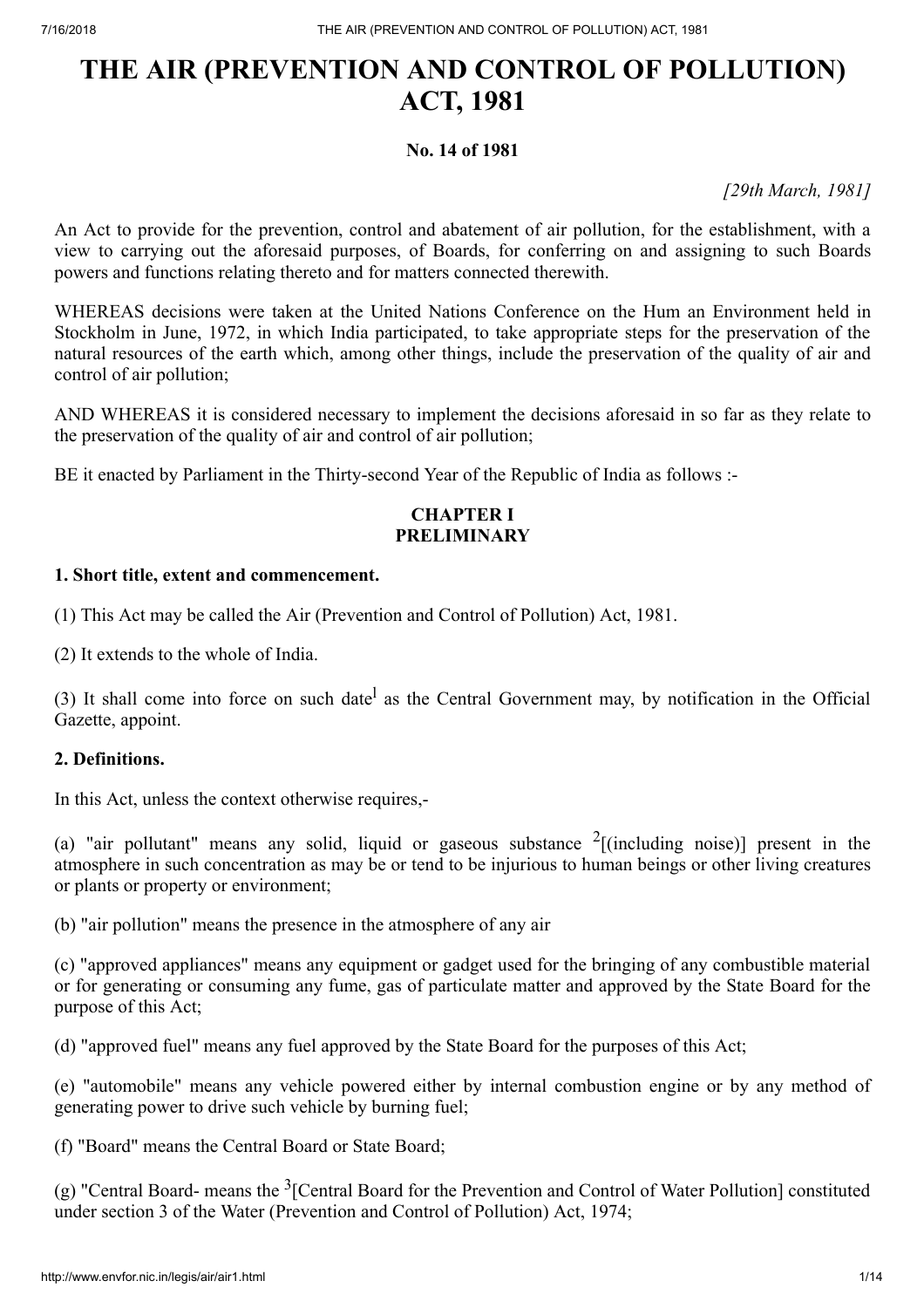(h) "chimney" includes any structure with an opening or outlet from or through which any air pollutant may be emitted,

(i) "control equipment" means any apparatus, device, equipment or system to control the quality and manner of emission of any air pollutant and includes any device used for securing the efficient operation of any industrial plant;

(j) "emission" means any solid or liquid or gaseous substance coming out of any chimney, duct or flue or any other outlet;

(k) "industrial plant" means any plant used for any industrial or trade purposes and emitting any air pollutant into the atmosphere;

(l) "member" means a member of the Central Board or a State Board, as the case may be, and includes the Chairman thereof,

4[(m) "occupier", in relation to any factory or premises, means the person who has control over the affairs of the factory or the premises, and includes, in relation to any substance, the person in posse ssion of the substance;]

(n) "prescribed" means prescribed by rules made under this Act by the Central Government or as the case may be, the State government;

(o) "State Board" mleans,-

(i) in relation to a State in which the Water (Prevention and Control of Pollution) Act, 1974, is in force and the State Government has constituted for that State a <sup>5</sup>[State Board for the Prevention and Control of Water Pollution] under section 4 of that Act, the said State Board; and

(ii) in relation to any other State, the State Board for the Prevention and Control of Air Pollution constituted by the State Government under section 5 of this Act.

# **CHAPTER II CENTRAL AND STATE BOARDS FOR THE PREVENTION AND CONTROL OF AIR POLLUTION**

# 6[**3. Central Board for the Prevention and Control of Air Pollution.**

The Central Board for the Prevention and Control of Water Pollution constituted under section 3 of the Water (Prevention and Control of Pollution) Act, 1974 (6 of 1974), shall, without prejudice to the exercise and performance of its powers and functions under this Act, exercise the powers and perform the functions of the Central Board for the Prevention and Control of Air Pollution under this Act.

# 7[4. State Boards for the Prevention and Control of Water Pollution to be, State Boards for the Prevention and Control of **Air Pollution.**

In any State in which the Water (Prevention and Control of Pollution) Act, 1974 (6 of 1974), is in force and the State Government has constituted for that State a State Board for the Prevention and Control of Water Pollution under section 4 of that Act, such State Board shall be deemed to be the State Board for the Prevention and Control of air Pollution constituted under section 5 of this Act and accordingly that State Board for the Prevention and Control of Water Pollution shall, without prejudice to the exercise and performance of its powers and functions under that Act, exercise the powers and perform the functions of the State Board for the Prevention and Control of Air Pollution under this Act.]

# **5. Constitution of State Boards.**

(1) In any State in which the Water (Prevention and Control of Pollution) Act, 1974 (6 of 1974), is not in force, or that Act is in force but the State Government has not constituted a <sup>8</sup>[State Board for the Prevention and Control of Water Pollution] under that Act, the State Government shall, with effect from such date as it may, by notification in the Official Gazette, appoint, constitute a State Board for the Prevention and Control of Air Pollution under such name as may be specified in the notification, to exercise the powers conferred on, and perform the functions assigned to, that Board under this Act.

(2) A State Board constituted under this Act shall consist of the following members, namely:-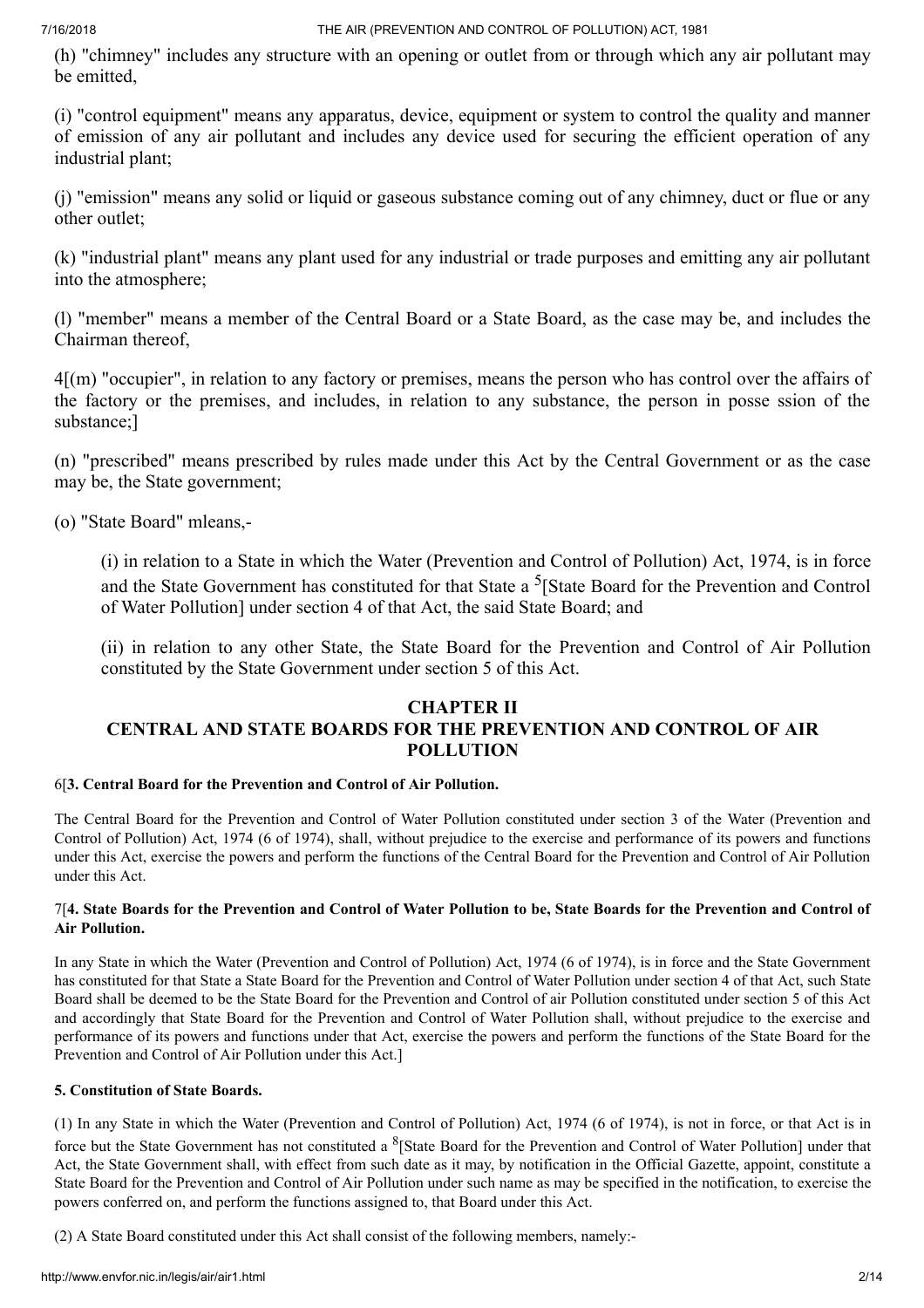(a) a Chairman, being a person, having a person having special knowledge or practical experience in respect of matters relating to environmental protection, to be nominated by the State Government:

Provided that the Chairman my be either whole-time or part-time as the State Government may think fit;

(b) such number of officials, not exceeding five, as the State Government may think fit, to be nominated by the State Government to represent that government;

(c) such number of persons, not exceeding five, as the State Government may think fit, to be nominated by the State Government from amongst the members of the local authorities functioning within the State;

(d) such number of non-officials, not exceeding three, as the State Government may think fit, to be nominated by the State Government to represent the interest of agriculture, fishery or industry or trade or labour or any other interest, which in the opinion of that government, ought to be represented;

*(e)* two persons to represent the companies or corporations owned, controlled or managed by the State Government, to be nominated by that Government;

9[(f) a full-time member-secretary having such qualifications knowledge and experience of scientific, engineering or management aspects of pollution control as may be prescribed, to be appointed by the State Governments

Provided that the State Government shall ensure that not less than two of the members are persons having special knowledge or practical experience in, respect of matters relating to the improvement of the quality of air or the prevention, control or abatement of air pollution.

(3) Every State Board constituted under this Act shall be a body corporate with the name specified by the State Government in the notification issued under sub-section (1), having perpetual succession and a common seal with power, subject to the provisions of this Act, to acquire and dispose of property and to contract, and may by the said name sue or be sued.

## 6. Central Board to exercise the powers and perform die functions of a State Board in the Union territories.

No State Board shall be constituted for a Union territory and in relation to -a Union territory, the Central Board shall exercise the powers and perform the functions of a State Board under this Act for that Union territory

Provided that in relation to any Union territory the Central Board may delegate all or any of its powers and functions under this section to such person or body of persons as the Central Government may specify.

### **7. Terms and conditions of service of members.**

(1) Save as otherwise provided by or under this Act, a member of a State Board constituted under this Act, other than the membersecretary, shall hold office for a term of three years from the date on which his nomination is notified in the Official Gazette:

Provided that a member shall, notwithstanding the expiration of his term, continue to hold office until his successor enters upon his office.

(2) The terms of office of a member of a State Board constituted under this Act and nominated under clause (b) or clause *(e)* of sub-section (2) of section 5 shall come to an end as soon as he ceases to hold the office under the State Government as the case may be, the company or corporation owned, controlled or managed by the State Government, by virtue of which he was nominated.

(3) A member of a State Board constituted under this Act, other than the member- secretary, may at any time resign his office by writing under his hand addressed,-

(a) in the case of the Chairman, to the State Government; and

*(b)* in any other case, to the Chairman of the State Board, and the seat of be Chairman or such other member shall thereupon become vacant.

(4) A member of a State Board constituted under this Act, other than the member-secretary, shall be deemed to have vacated his scat, if he is absent without reason, sufficient in the opinion of the State Board, from three consecutive meetings of the State Board or where he is nominated under clause (c) of subsection (2) of section 5, he ceases to be a member of the local authority and such vacation of scat shall, in either case, take effect from such as the State Government may, by notification in the Official Gazette, specify.

(5) A casual vacancy in a State Board constituted under this Act shall be filled by a fresh nomination and the person nominated to fill the vacancy shall hold office only for the remainder of die term for which the member whose place lie takes was nominated.

(6) A member of a State Board constituted under this Act shall be eligible for re-nomination  $10*****$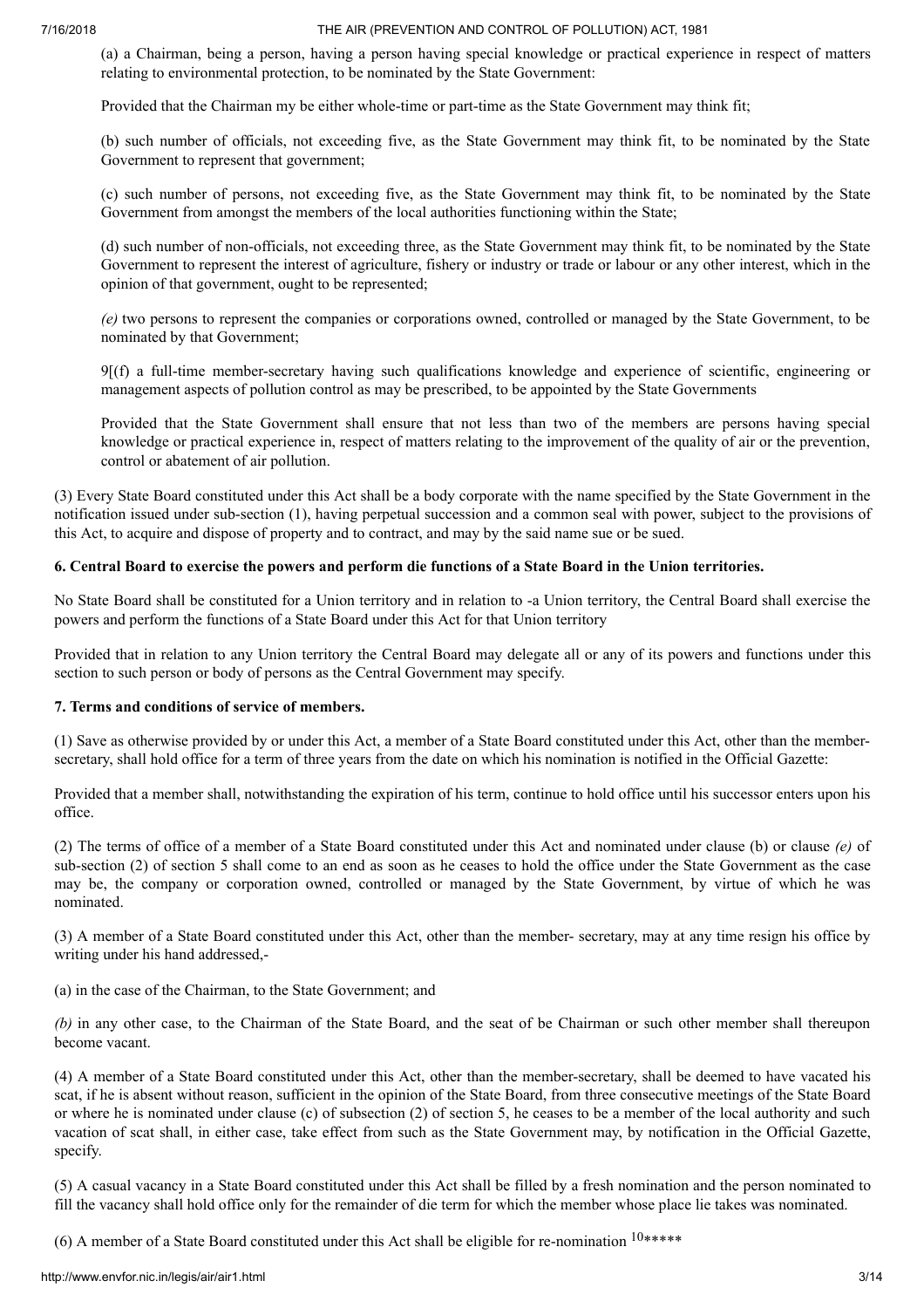(7) The other terms and conditions of service of the Chairman and other members (except the member-secretary) of a State Board constituted under this Act shall be such as may be prescribed.

# **8. Disqualifications.**

(1) No person shall be a member of a State Board constituted under this

- (a) is, or at any time has been, adjudged insolvent, or
- (b) is of unsound mind and has been so declared by a competent court,
- (c) is, or has been, convicted *of* an offence which, in the opinion of the State Government, involves moral turpitude, or
- (d) is, or at any time has been, convicted of an offence under this Act,

(e) has directly or indirectly by himself on by any partner.. any share or interest in any Finn or company carrying on the business of manufacture, sale, or hire of machinery, industrial plant, c6ntrol equipment or any other apparatus for the improvement of the quality of air or for the prevention, control or abatement of air pollution, or

(f) is a director or a secretary, manager or other salaried officer or employee of any company or firm having any contract with the Board, or with the Government constituting the Board or with a local authority in the State, or with a company or corporation owned, controlled or managed by the Government, for the carrying out of programmes for the improvement of the quality of air or for the prevention, control or abatement of air pollution, or

(g) has so abused, in the opinion Of the State Government, his position as a member, as to render his continuance on the State Board detrimental to the interest of the general public.

(2) The State Government shall, by order in writing, remove any member who is, or has become, subject to any disqualification mentioned in sub-section *M.*

Provided that no order of removal shall be made by the State Government under this section unless the member concerned has been given a reasonable opportunity of showing cause against the same.

(3) Notwithstanding anything contained in sub-section ( 1) or sub-section (6) of section 7, a member who has been removed under this section shall not be eligible to continue to hold office until his successor enters upon his office, or, as the case may be, for renomination as a member.

# **9. Vacation of seats by members.**

If a member of a State Board constituted under this Act becomes subject to any of the disqualifications specified in section 8, his seat shall become vacant.

## **10. Meetings-of Board.**

(1) For the purposes of this Act, a Board shall meet at least once in every three months and shall observe such rules of procedure in regard to the transaction of business at its meetings as may be prescribed:

Provided that it, in the opinion of the Chairman, any business of an urgent nature is to be transacted, he may convene a meeting of the Board at such time as he thinks fit for the aforesaid purpose.

(2) Copies of minutes of the meetings under sub-section (1) shall be forwarded to the Central Board and to the State Government concerned.

# **11. Constitution -of committees.**

(1) A Board may constitute as many committees consisting wholly of members or partly of members and partly of other persons and for such purpose or purposes as it may think fit.

(2) A committee constituted under this section shall meet at such time and at such place, and shall observe such rules of procedure in regard to the transaction of business at its meetings, as may be prescribed.

(3) The members of a committee other than the members of the Board shall be paid such fees and allowances, for attending its meetings and for attending to any other work of the Board as may be prescribed.

# **12. Temporary association of persons with Board for particular purposes.**

(1) A Board may associate with itself in such manner, and for such purposes, as may be prescribed, any person whose assistance or advice it may desire to obtain in performing any of its functions under this Act.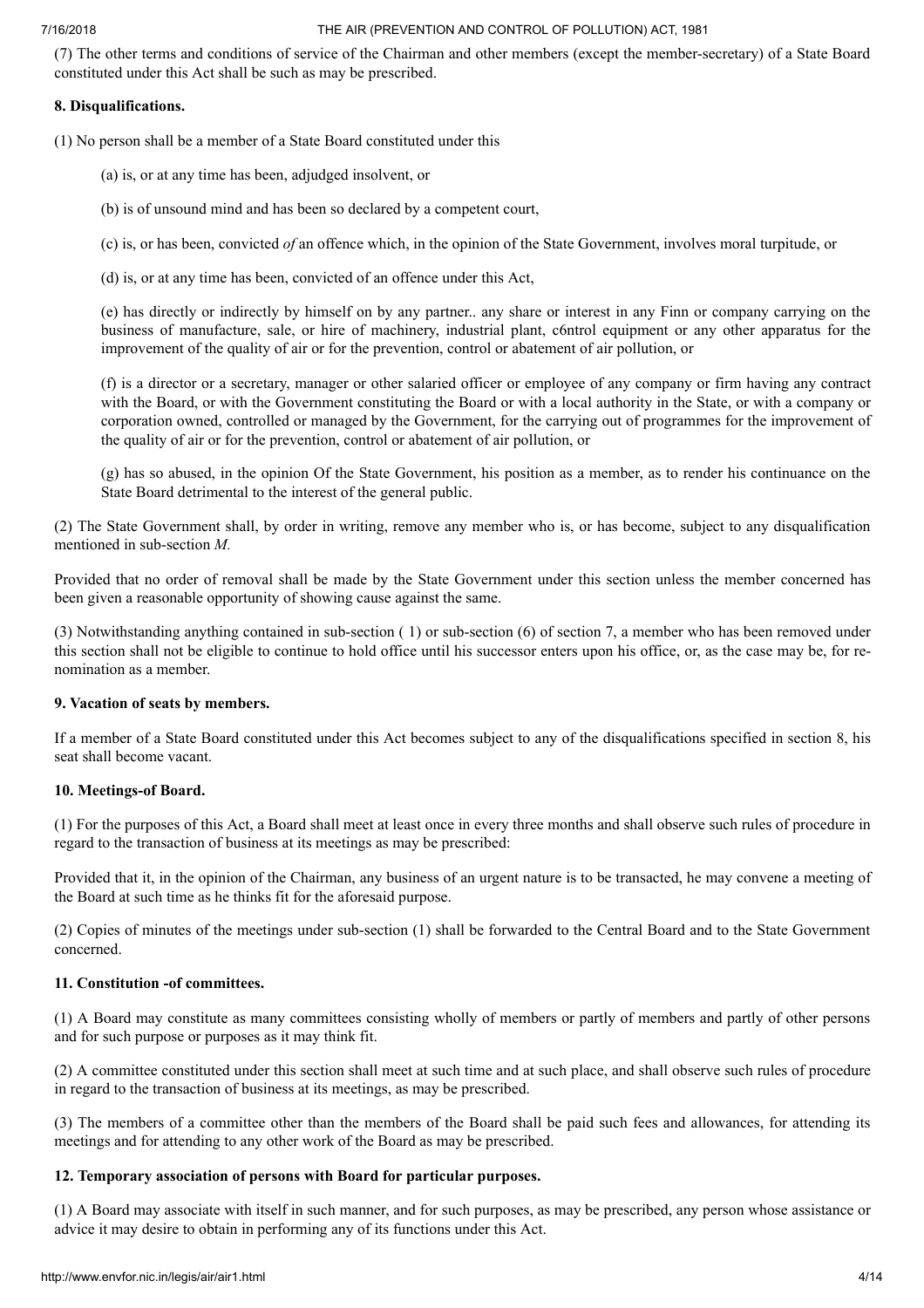(2) A person associated with the Board under sub-section (1) for any purpose shall have a right to take part in the discussions of the Board relevant to that purpose, but shall riot have a tight to vote at a meetings of the Board and shall not be a member of the Board for any other purpose.

(3) A person associated with a Board under sub-section (1) shall be entitled to receive such fees and allowances as may be prescribed.

# **13. Vacancy in Board not to invalidate acts or proceedings.**

No act or proceeding of a Board or any committee thereof shall be called in question on the ground merely of the existence of any vacancy in or any defect in the constitution of, the Board or such committee, as the case may be.

# **14. Member-secretary and officers and other employees of State Boards.**

(1) The terms and conditions of service of the member-secretary of a State Board constituted under this Act shall be such as may be prescribed.

11[(2) The member-secretary of a State Board, whether constituted under this Act or not, shall exercise such powers and perform such duties as may be prescribed or as may, from time to time, be delegated to him by the State Board or its Chairman.]

(3) subject to such rules as may be made by the State Government in this behalf, a State Board, whether constituted under this Act or not, may appoint such officers and other employees as it considers necessary for the efficient performance of its functions under this Act.

(4) The method of appointment, the conditions of service and the scale of pay of the officers (other than the member-secretary) and other employees of a State Board appointed under sub-section (3) shall be such as may be determined by regulations made by the State Board under this Act.

(5) Subject to such conditions as may be prescribed, a State Board constituted under this Act may from time to time appoint any qualified person to be a consultant to the Board and pay him such salary and allowances or fees, as it thinks fit.

# **15. Delegation of powers**

A State Board may, by general or special order, delegate to t1he Chairman or the member-secretary or any other officer of the Board subject to such conditions and limitations, if any. as may be specified in the order, such of its powers and functions under this Act as It may deem necessary.

# **CHAPTER III POWERS AND FUNCTIONS OF BOARDS**

# **16. Functions of Central Board.**

(1) Subject to the provisions of this Act, and without prejudice to the performance, of its functions under the Water (Prevention and Control of Pollution) Act, IL974 (6 of 1974), the main functions of the Central Board shall be to improve the quality of air and to prevent, control or abate air pollution in the country.

(2) In particular and without prejudice to the generality of the foregoing functions, the Central Board may-

(a) advise the Central Government on any matter concerning the improvement of the quality of air and the prevention, control or abatement of air pollution;

(b) plan and cause to be executed a nation-wide programme for the prevention, control or abatement of air pollution;

(c) co-ordinate the activities of the State and resolve disputes among them;

(d) provide technical assistance and guidance to the State Boards, carry out and sponsor investigations and research relating to problems of air pollution and prevention, control or abatement of air pollution;

12[*(dd)* perform such of the function of any State Board as may, be specified in and order made under sub-section (2) of section 18;]

(e) plan and organise the training of persons engaged or to be engaged in programmes for the prevention, control or abatement of air pollution on such terms and conditions as the Central Board may specify;

(f) organise through mass media a comprehensive programme regarding the prevention, control or abatement of air pollution;

(g) collect, compile and publish technical and statistical data relating to air pollution and the measures devised for its effective prevention, control or abatement and prepare manuals, codes or guides relating to prevention, control or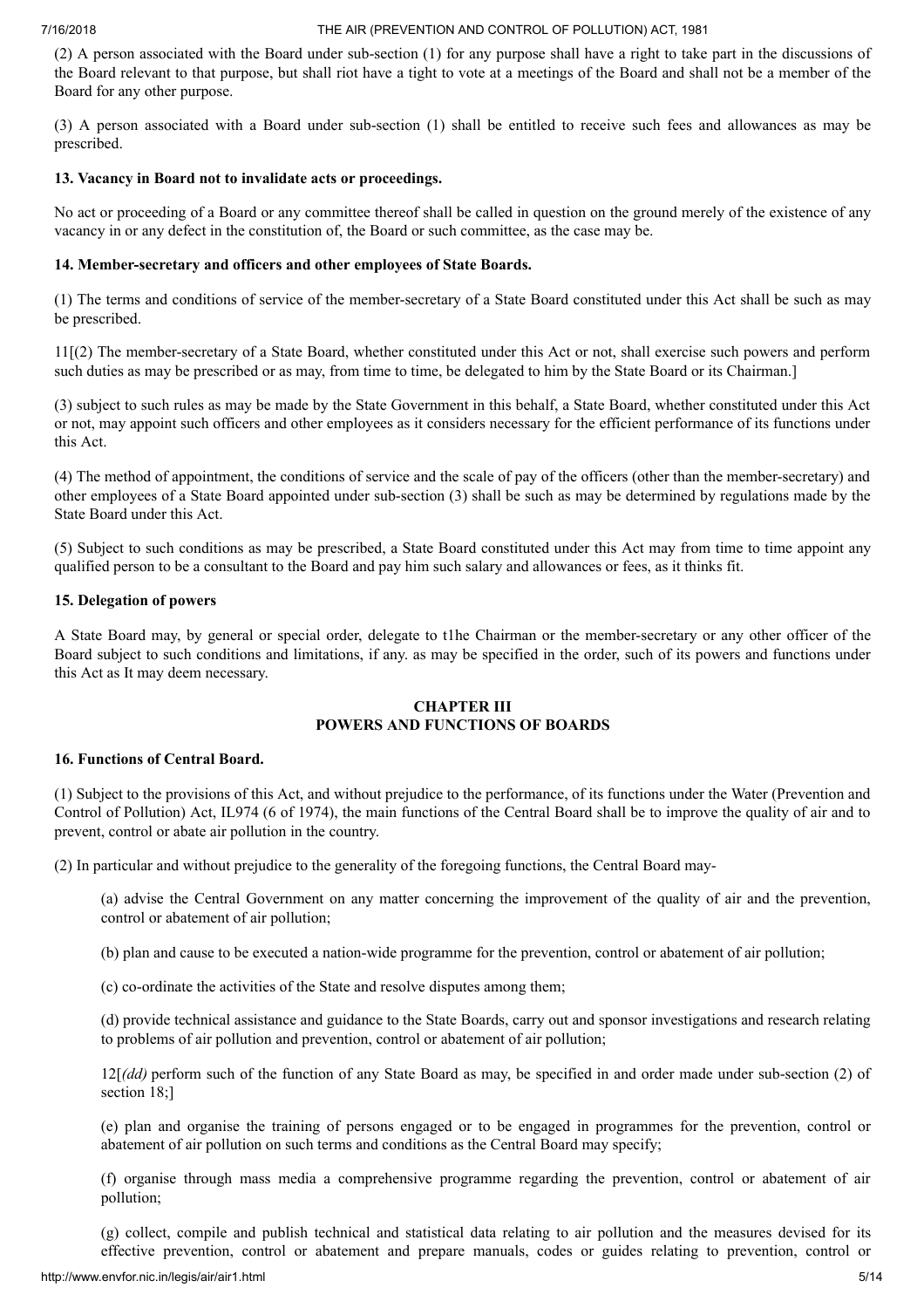abatement of air pollution;

- (h) lay down standards for the quality of air.,
- (i) collect and disseminate information in respect of matters relating to air pollution;
- (j) perform such other functions as may be prescribed.

(3) The Central Board may establish or recognise a laboratory or laboratories to enable the Central Board to perform its functions under this section efficiently.

(4) The Central Board may-

(a) delegate any of its functions under this Act generally or specially to any of the committees appointed by it;

*(b)* do such other things and perform such other acts as it may think necessary for the proper discharge of its functions and generally for the purpose of carrying into effect the purposes Of this Act.

## **17. Functions of State Boards.**

(1) subject to the provisions of this Act, and without prejudice to the performance of its functions, if any, under the Water (Prevention and Control of Pollution) Act, 1974 (Act 6 of 1974), the functions of a State Board shall be-

(a) to plan a comprehensive programme for the prevention, control or abatement of air pollution and to secure the execution thereof-,

*(b)* to advise the State Government on any matter concerning the prevention, control or abatement of air pollution;

(c) to collect and disseminate information relating to air pollution;

(d) to collaborate with the Central Board in organising the training of persons engaged or to be engaged in programmes relating to prevention, control or abatement of air pollution and to organise mass-education programme relating thereto;

(e) to inspect, at all reasonable times, any control equipment, industrial plant or manufacturing process and to give, by order, such directions to such persons as it may consider necessary to take steps for the prevention, control or abatement of air pollution;

(f) to inspect air pollution control areas at such intervals as it may think necessary, assess the quality of air therein and take steps for the prevention, control or abatement of air pollution in such areas;

(g) to lay down, in consultation with the Central Board and having regard to the standards for the quality of air laid down by the Central Board, standards for emission of air pollutants into the atmosphere from industrial plants and automobiles or for the discharge of any air pollutant into the atmosphere from any other source whatsoever not being a ship or an aircraft:

Provided that different standards for emission may be laid down under this clause for different industrial plants having regard to the quantity and composition of emission of air pollutants into the atmosphere from such industrial plants;

(h) to advise the State Government with respect to the suitability of any premises or location for carrying on any industry which is likely to cause air pollution;

(i) to Perform such other functions as may be prescribed or as may, from time to time, be entrusted to it by the Central Board or the State Government;

(j) to do such other things and to perform such other acts as it may think necessary for the proper discharge of its functions and generally for the purpose of carrying into effect the purposes of this Act.

(2) A State Board may establish or recognise a laboratory or laboratories to enable the State Board to perform its functions under this section efficiently.

## **18. Power to give directions.**

 $^{13}$ [(]) In the performance of its functions under this Act-

(a) the Central Board shall be bound by such directions in writing as the Central Government may give to it; and

(b) every State Board shall be bound by such directions in writing as the Central Board or the State Government may give to it: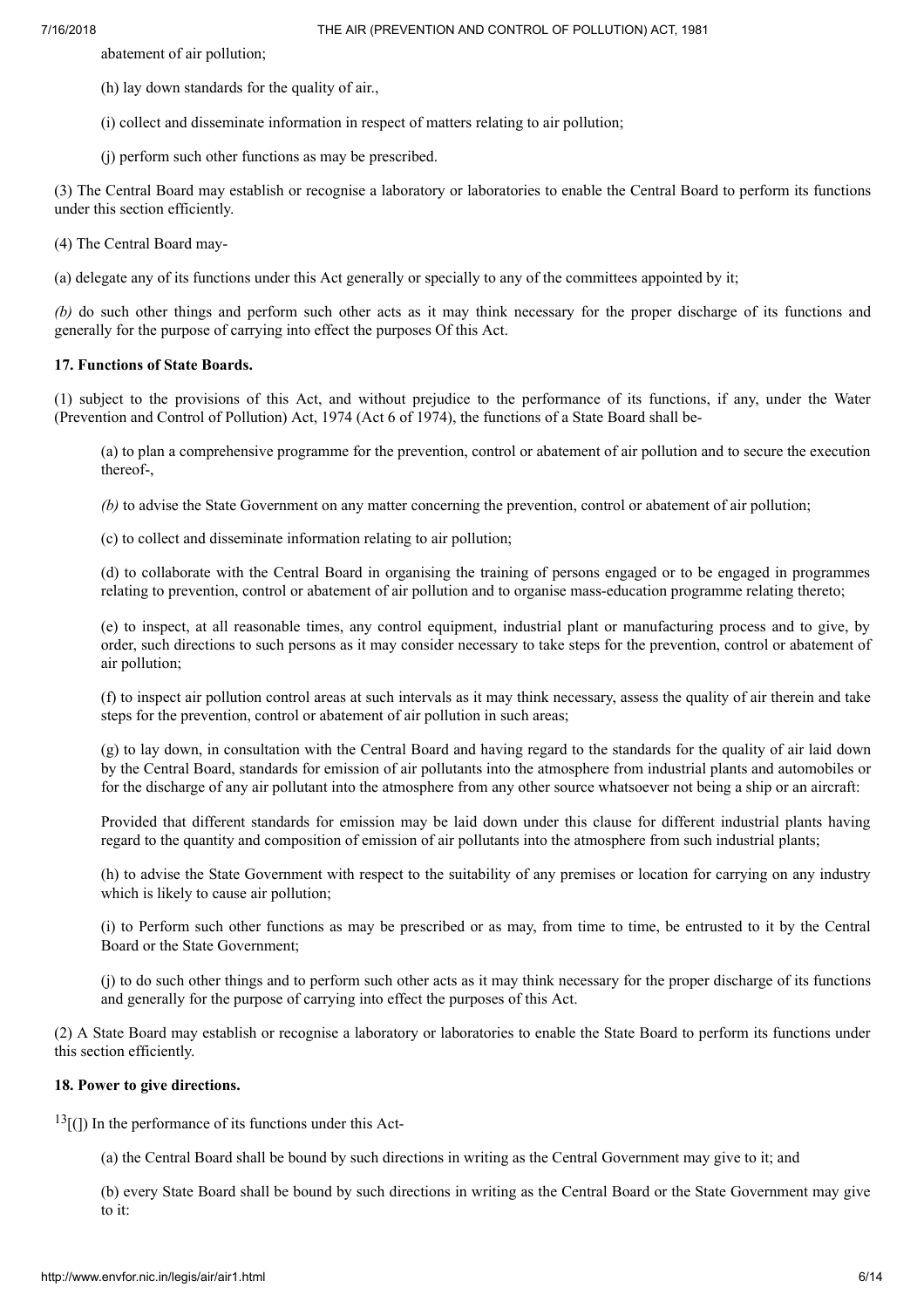Provided that where a direction given by the State Government is inconsistent with the direction given by the Central Board, the matter shall be referred to the Central Government for its decision.

14[(2) Where the Central Government is of the opinion that any State Board has defaulted in complying with any directions given by the Central Board under sub-section (1) and as a result of such default a grave emergency has arisen and it is necessary or expedient so to do in the public interest, it m4y, by order, direct the Central Board to perform any of the functions of the State Board in relation to such area, for such period and for such purposes, as may be specified in the order.

(3) Where the Central Board performs any of the functions of the State Board in pursuance of a direction under sub-section (2), the expenses, if any incurred by the Central Board with respect to the performance of such functions may, if the State Board is empowered to recover such expenses, be recovered by the Central Board with interest (at such reasonable rate as the Central Government may, by order, fix) from the date when a demand for such expenses is made until it is paid from the person or persons concerned as arrears of land revenue or of public demand.

(4) For the removal of doubts, it is hereby declared that any directions to perform the functions of any State Board given under sub-section (2) in respect of any area would not preclude the State Board from performing such functions in any other area in the State or any of its other functions'in that area.]

### **CHAPTER IV PREVENTION AND CONTROL OF AIR POLLUTION**

#### **19. Power to declare air pollution control areas,**

(1) The State Government may, after consultation with the State Board, by notification in the Official Gazette declare in such manner as may be prescribed, any area or areas within the State as air pollution control area or areas for the purposes of this Act.

(2) The State government may, after consultation with the State Board, by notification in the Official Gazette,-

(a) alter any air pollution control area whether by way of extension or reduction ;

(b) declare a new air pollution control area in which may be merged one or more existing air pollution control areas or any part or parts thereof.

(3) If the State Government, after consultation with the State Board, is of opinion that the use of any fuel, other than an approved fuel, in any air pollution control area or part thereof, may cause or is likely to cause air pollution, it may, by notification in the Official Gazette, prohibit the use of such fuel in such area or part thereof with effect from such date (being not less than three months from the date of publication of the notification) as may be specified in the notification.

(4) The State Government may, after consultation with the Sate Board, by notification in the Official Gazette, direct that with effect fr6m such date as may be specified therein, no appliance, other than an approved appliance, shall be used in the premises situated in an air pollution control area :

Provided that different dates may be specified for different parts of an air pollution control area or for the use of different appliances.

(5) If the State Government, after consultation with the State Board, is of opinion that the burning of any material (not being fuel) in any air pollution control area or part thereof may cause or is likely to cause air pollution, it may, by notification in the Official Gazette, prohibit the burning of such material in such area or part thereof.

#### **20. Power to give instructions for ensuring standards for emission from automobiles.**

With a view to ensuring that the standards for emission of air pollutants from automobiles laid down by the State Board tinder clause (g) of sub-section (1) of section 17 are complied with, the State Government shall, in consultation with the State Board, give such instructions as may be deemed necessary to the concerned authority in charge of registration of motor vehicles under the Motor Vehicles Act, 1939 (Act 4 of 1939), and such authority shall, notwithstanding concerned authority in charge of registration of motor vehicles anything contained in that Act or the rules made thereunder be bound to comply with such instructions.

#### **21. Restrictions on use of certain industrial plants.**

 $15$ [(/) Subject to the provisions of this section, no person shall, without the previous consent of the State Board, establish or operate any industrial plant in an air pollution control area :

Provided that a person operating any industrial plant in any air pollution control area, immediately before the commencement of section 9 of the Air (Prevention and Control of Pollution) Amendment Act, 1987, for which no consent was necessary prior to such commencement, may continue to do so for a period of three months from such commencement or, if he has made an application for such consent within the said period of three months, till the disposal of such application.]

(2) An application for consent of the State Board under sub-section (1) shall be accompanied by such fees as may bc prescribed 'and shall be made in the prescribed form and shall contain the particulars of the industrial plant and such other particulars as may be prescribed :

Provided that where any person, immediately before the declaration of any area as an air pollution control area, operates in such area any industrial plant, 16\*\*\* such person shall make the application under this sub-section within such period (being not less than three months from the date of such declaration) as may be prescribed and where such person makes such application, he shall be deemed to be operating such industrial plant with the consent of the State Board until the consent applied for has been refused,

(3) The State Board may make such inquiry as it may deem fit in respect of the application for consent referred to in sub-section (1) and in making any such inquiry, shall follow such procedure as may be prescribed.

(4) Within a period of four months after the receipt of the application for consent referred to in sub-section (1), the State Board shall, by order in writing,  $17$ [and for reasons to be recorded in the order, grant the consent applied for subject to such conditions and for such period as may be specified in the order, or refuse consent:]

18[Provided that it shall be open to the State Board to cancel such consent before the expiry of the period for which it is granted or refuse further consent after such expiry if the conditions subject to which such consent has been granted are not fulfilled:

Provided further that before cancelling a consent or refusing a further consent under the first provision, a reasonable opportunity of being heared shall be given to the person concerned.]

(5) Every person to whom consent has been granted by the State Board under sub-section (4), shall comply with the following conditions, namely -

(i) the control equipment of such specifications as the State Board may approve in this behalf shall be installed and operated in the premises where the industry is carried on or proposed to be carried on;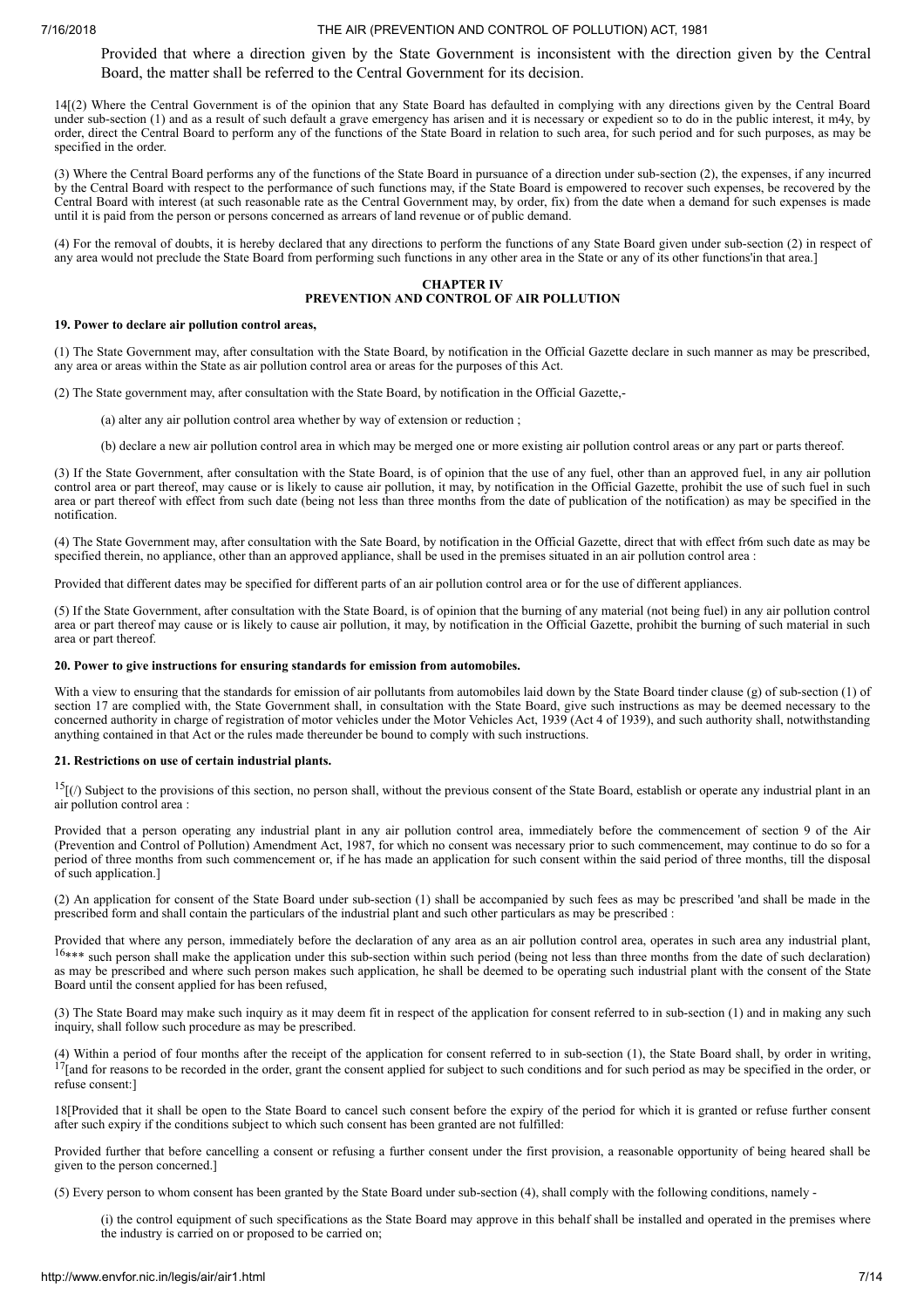(ii) the existing control equipment, if any, shall be altered or replaced in accordance with the directions of the State Board;

(iii) the control equipment referred to in clause (i) or clause (ii) shall be kept at all times in good running condition;

(iv) chimney, wherever necessary, of such specifications as the State Board may approve in this behalf shall be erected or re-erected in such premises; .and

(v) such other conditions as the State Board, may specify in this behalf,

(vi) the conditions referred to in clauses (i), (ii) and (iv) shall be complied with within such period as the State Board may specify in this behalf-

Provided that in the case of a person operating any industrial plant  $19***$  in an air pollution control area immediately before the date of declaration of such area as an air pollution control area, the period so specified shall not be less than six months :

#### Provided further that-

(a) after the installation of any control equipment in accordance with the specifications under clause (i), or

(b) after the alteration or replacement of any control equipment in accordance with the directions of the State Board under clause (ii), or

(c) after the erection or re-erection of any chimney under clause (iv), no control equipment or chimney shall be altered or replaced or, as the case may be, erected or re-created except with the previous approval of the State Board.

(6) If due to any technological improvement or otherwise the State Board is of opinion that all or any of the conditions referred to in sub-section (5) require or requires variation (including the change of any control equipment, either in whole or in part), the State Board shall, after giving the person to whom consent has been granted an opportunity of being heard, vary all or any of such conditions and thereupon such person shall be bound to comply with the conditions as so varied.

(7) Where a person to whom consent has been granted by the State Board under sub-section (4) transfers his interest in the industry to any other person, such consent shall be deemed to have been granted to such other person and he shall be bound to comply with all the conditions subject to which it was granted as if the consent was granted to him originally.

### 22. Persons carrying on industry, etc., and to allow emission of air pollutants in excess of the standard laid down by State Board.

No person <sup>20\*\*\*\*</sup> operating any industrial plant, in any air pollution control area shall discharge or cause or permit to be discharged the emission of any air pollutant in excess of the standards laid down by the State Board under clause (g) of sub-section (1) of section 17.

#### 21**[22A. Power of Board to make application to court for restraining person from causing air pollution.**

(1) Where it is apprehended by a Board that emission of any air pollutant, in excess of the standards laid down by the State Board under clause (g) of subsection (1) of section 17, is likely to occur by reason of any person operating an industrial plant or otherwise in any air pollution control area, the Board may make an application to a court, not inferior to that of a Metropolitan Magistrate or a Judicial Magistrate of the first class for restraining such person from emitting such air pollutant.

(2) On receipt of the application under sub-section (1), the court may make such order as it deems fit.

(3) Where under sub-section (2), the court makes an order restraining any person from discharging or causing or permitting to be discharged the emission of any air pollutant, it may, in that order,-

(a) direct such person to desist from taking such action as is likely to cause emission;

*(b)* authorise the Board, if the direction under clause (a) is no , t complied with by the person to whom such direction is issued, to implement the direction in such manner as may be specified by the court.

(4) All expenses incurred by the Board in implementing the &ections of the court under clause *(b)* of sub-section (3) sl)all be recoverable from the person concerned as an-ears of land revenue or of public demand.

#### **23. Furnishing, of information to State Board and other agencies in certain cases.**

(1) Where in any  $22***$  area the emission of any air pollutant into the atmosphere in excess of the standards laid down by the State Board occurs or is apprehended to occur due to accident or other unforeseen act or event, the person in charge of the premises from where which emission occurs or is apprehended to occur shall forthwith intimate the fact of such occurrence or the apprehension of such occurrence to the State Board and to such authorities or agencies as may be prescribed.

(2) On receipt of information with respect to the fact or the apprehension of any occurrence of the nature referred to in sub-section (1), whether through intimation under that sub-section or otherwise, the State Board and the authorities or agencies shall, as early as practicable, cause such remedial measure to be I aken as are necessary to mitigate the emission of such air pollutants.

(3) Expenses, if any, incurred by the State Board, authority or agency with respect to the remedial measures referred to in sub-section (2) together with interest ("t such reasonable rate, as the State Government may, by order, fix) from the date when a demand for the expenses is made until it is paid, may be recovered by that Board, authority or agency from the person concerned, as arrears of land revenue, or of public demand.

#### **24. Power of entry and inspection.**

(1) Subject to the provisions of this section, any person empowered by a State Board in this behalf shall have a right to enter, at all reasonable times with such assistance as he considers necessary, any place---

(a) for the purpose of performing any of the functions of the State Board entrusted to him :

(b) for the purpose of determining whether and if so in what manner, any such functions are to be performed or whether any provisions of this Act or the rules made thereunder or any notice, order, direction or authorisation served, made, given or granted under this Act is being or has been complied with;

(c) for the purpose of examining and testing any control equipment, industrial plant, record, register, document or any other material object or for conducting a search of any place in which he has reason to believe that an offence under this Act or the rules made has been or is being or is about to be committed and for seizing any such control equipment, industrial plant, record, register, document or other material object if he has reasons to believe that it may furnish evidence of the commission of an offence punishable under this Act or the rules made thereunder.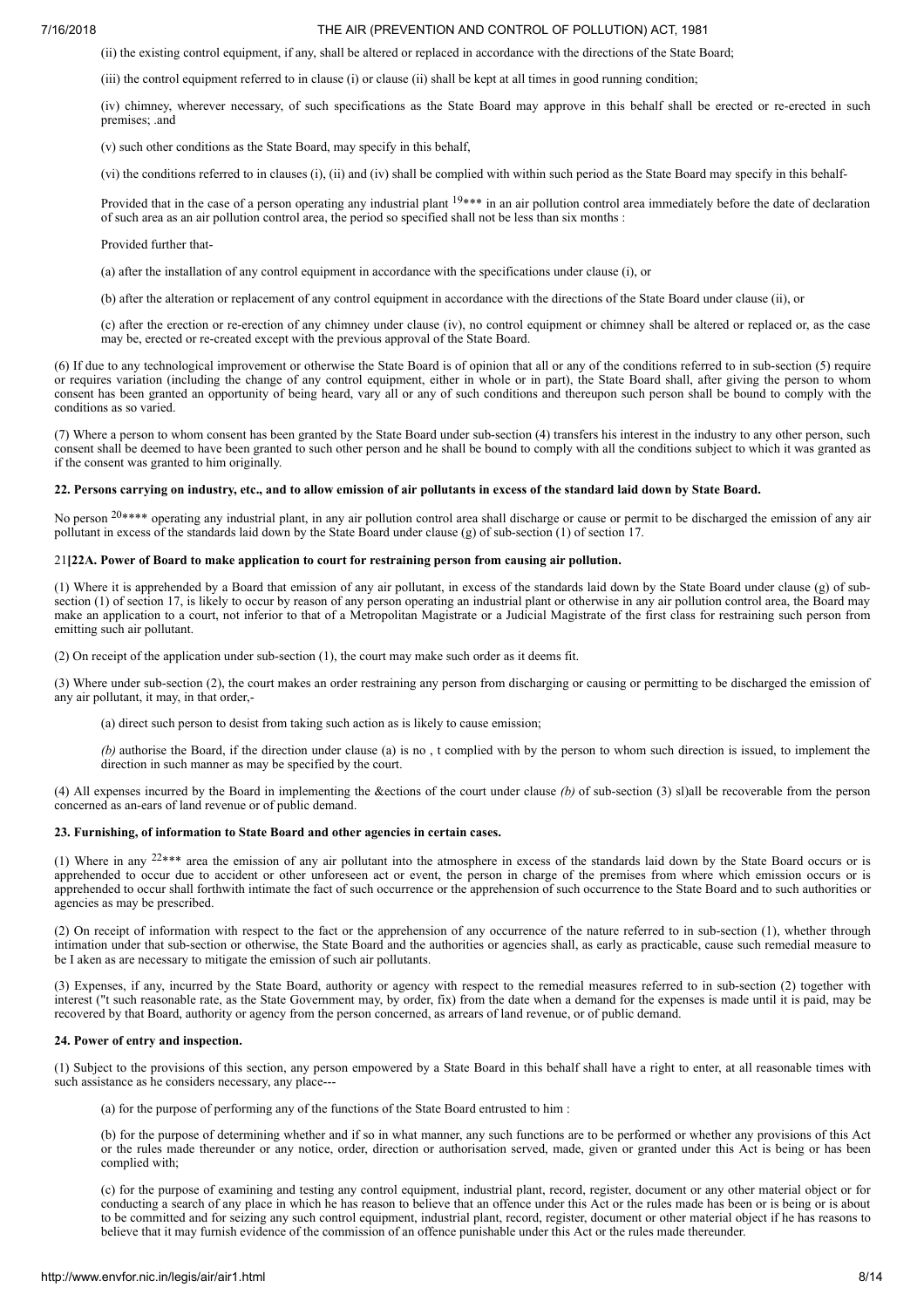(2) Every person  $23***$  operating any control equipment or any industrial plant, in an air pollution control area shall be bound to render all assistance to the person empowered by the State Board under sub-section (1) for carrying out the functions under that sub-section and if he fails to do so without any reasonable cause or excuse, he shall be guilty of an offence under this Act.

(3) If any person willfully delays or obstructs any person empowered by the State Board under sub-section (1) in the discharge of his duties, he shall be guilty of an offence under this Act.

(4) The provisions of the Code of Criminal Procedure, 1973, or, in relation to the State of Jammu and Kashmir, or any area, in which that Code is not in force, the provisions of any corresponding law in force in that State or area, shall, so far as may be, apply to any search or seizure under this section as they apply to any search or seizure made under the authority of a warrant issued under section 94 of the said Code or, as the case may be, under the corresponding provisions of the said law.

#### **25. Power to obtain information.**

For the purposes of carrying out the functions entrusted to it, the State Board or any officer empowered by it in Ns behalf may call for any information (including information regarding the types of air pollutants emitted into the atmosphere and the level of the emission of such air pollutants) from the occupier or any other person carrying oil any industry or operating any control equipment or industrial plant and for the purpose of verifying the correctness of such information, the State Board or such officer shall have the right to inspect the premises where such industry, control equipment or industrial plant is being carried on or operated.

#### **26. Power to take samples of air or emission and procedure to be followed in connection therewith.**

(1) A State Board or any officer empowered by it in this behalf shall have power to take, for the purpose of analysis, samples of air or emission from any chimney, flue or duct or any other outlet in such manner as may be prescribed.

(2) The result of any analysis of a sample of emission taken under subsection (1) shall not be admissible in evidence in any legal proceeding unless the provisions of sub-sections (3) and (4) are complied with.

(3) Subject to the provisions of sub-section (4), when a sample of emission is taken for analysis under sub-section (1), the person taking the sample shall-

(a) serve on the occupier or his agent, a notice, then and there, in such form as may be prescribed, of his intention to have it so analysed;

(b) in the presence of the occupier or his agent, collect a sample of emission for analysis;

(c) cause the sample to be placed in a container or containers which shall be marked and sealed and shall also be signed both by the person taking the sample and the occupier or his agent;

(d) send, without delay, the container to the laboratory established or recognised by the State Board under section 17 or, if a request in that behalf is made by the occupier or his agent when the notice is served on him under clause (a), to the laboratory established or specified under sub-section (1) of section 28.

(4) When a sample of emission is taken for analysis under sub-section (1) and the person taking the sample serves on the occupier or his agent, a notice under clause (a) of sub-section (3), then,-

(a) in a case where the occupier or his agent willfully absents himself, the person taking the sample shall collect the sample of emission for analysis to be placed in a container or containers which shall be marked and sealed and shall also be signed by the person taking the sample, and

(b) in a case where the occupier or his agent is present at the time of taking the sample but refuses to sign the marked and scaled container or containers of the sample of emission as required under clause (c) of subsection (3), the marked and sealed container or containers shall be signed by the person taking the sample,

and the container or containers shall be sent without delay by the person 'Caking the **sample for analysis** to the laboratory established or specified under subsection (7) of section 28 and such person shall inform the Government analyst appointed under sub-section (1) of section 29, in writing, about the wilfull absence of the occupier or his agent, or, as the case may be, his refusal to sing the container or containers.

### **27. Reports of the result of analysis on samples taken under section 26.**

(1) Where a sample of emission has been sent for analysis to the laboratory established or recognised by the State Board, the Board analyst appointed under sub-section (2) of section 29 shall analyse the sample and submit a report in the prescribed form of such analysis in triplicate to the State Board.

(2) On receipt of the report under sub-section (1), one copy of the report shall be sent by the State Board to the occupier or his agent referred to in section 26, another copy shall be preserved for production before the court in case any legal proceedings are taken against him and the other copy shall be kept by the State Board.

(3) Where a sample has been sent for analysis under clause (a $\sim$  of sub-section (3) or sub-section (4) of section 26 to any laboratory mentioned therein, the Government analyst referred to in the said sub-section (4) shall analyse the sample and submit a report in the prescribed form of the result of the analysis in triplicate to the State Board which shall comply with the provisions of sub-section (2).

(4) Any cost incurred in getting any sample analysed at the request of the occupier or his agent as provided in clause (d) of sub-section (3) of section 26 or when he wilfully absents himself or refuses to sing the marked and scaled container or containers of sample of emission under sub-section (4) of that section, shall be payable by such occupier or his agent and in case of default the same shall be recoverable from him as arrears of land revenue or of public demand.

### **28. State Air Laboratory.**

(1) The State Government may, by notification in the Official Gazette,-

(a) establish one or more State Air Laboratories; or

*(b)* specify one or more laboratories or institutes as State Air Laboratories to carry out the functions entrusted to the State Air Laboratory under this Act.

(2) The State Government may, after consultation with the State Board, make rules prescribing-

(a) the functions of the State Air Laboratory;

(b) the procedure for the submission to the said Laboratory of samples of air or emission for analysis or tests, the form of the Laboratory's report thereon and the fees payable in respect of such report;

(c) such other matters as may be necessary or expedient to enable that Laboratory to carry out its functions.

http://www.envfor.nic.in/legis/air/air1.html 9/14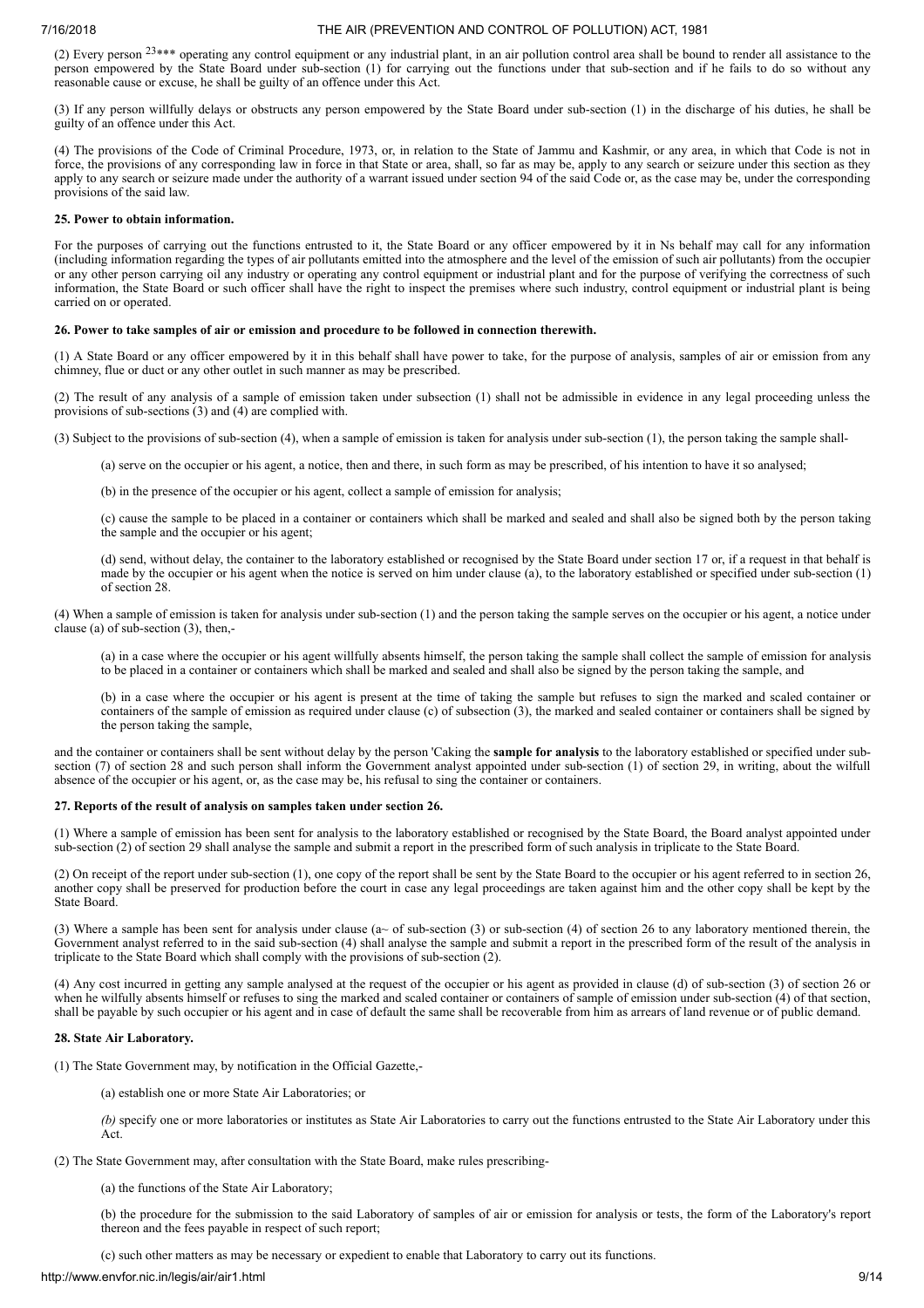### **29. Analysis.**

(1) The State Government may, by notification in the Official Gazette, appoint such persons as it thinks fit and having the prescribed qualifications to be government analysts for the purpose of analysis of samples of air or emission sent for analysis to any laboratory established or specified under sub-section (1) of section 28.

(2) Without prejudice to the provisions of section 14, the State Board may, by notification in the Official Gazette, and with the approval of the State Government, appoint such persons as it thinks fit and having the prescribed qualifications to be Board analysts for the purpose of analysis of samples of air or emission sent for analysis to any laboratory established or recognised under section 17.

### **30. Reports of analysis.**

Any document purporting to be a report signed by a Government analyst or, as the case may be, a Statc Board analyst may be used as evidence of the facts stated therein in any proceeding under this Act.

### **31. Appeals,**

(1) Any person aggrieved by an order made by the State Board under this Act may, within thirty day from the date on which the order is communicated to him, prefer an appeal to such authority (hereinafter referred to as the Appellate Authority) as the State government may think fit to constitute :

Provided that the Appellate Authority may entertain the appeal after tile expiry of the said period of thirty days if such authority is satisfied that the appellant was prevented by sufficient cause from filing the appeal in time.

(2). The Appellate Authority shall consist of a single person or three persons as the State Government may think fit to be appoint by the State Government.

(3) The form and the manner in which an appeal may be preferred under subsection (1), the fees payable for such appeal and the procedure to be followed by the Appellate Authority shall be such as may be prescribed.

(4) On receipt of an appeal preferred under sub-section (1), the Appellate Authority shall, after giving the appellant and the State Board an opportunity of being heard, dispose of the appeal as expeditiously as possible.

24[31A. Power to give directions

Notwithstanding anything contained in any other law, im. subject to the provisions of this Act, and to any directions that the Central Government may give in this behalf, a Board may, in the exercise of its powers and performance of its functions under this Act, issue any directions in writing to any person, officer or authority, and such person, officer or authority shall be bound to comply with such directions.

*Explanation.-*For the avoidance of doubts, it is hereby declared that tile power to issue directions under this section, includes the power to direct-

- (a) the closure, prohibition or regulation of any industry, operation or
- (b) the stoppage or regulation of supply of electricity, water or any other service.]

### **CHAPTER V FUND, ACCOUNTS AND AUDIT**

### **32. Contribution by Central Government.**

The Central Government may, after due appropriation made by Parliament by law in this behalf make in each financial year such contributions to the State Boards as it may think necessary to enable the State Board to perform their functions under this Act:

Provided that noting in this section shall apply to any  $25$ [State Board for the Prevention and Control of water Pollution] constituted under section 4 of the Water (Prevention and Control of Pollution) Act, 1974, which is empowered by that Act to expend money from its fund thereunder also for. performing its functions, under any law for the time being in force relating to the prevention, control or abatement of air pollution.

### **33. Fund of Board.**

(1) Every State Board shall have its own fund for the purposes of this Act and all sums which may, from time to time, be paid to it by the \*Central Government and all other receipts (by way of contributions, if any, from the State Government, fees, gifts, grants, donations benefactions or otherwise) of that Board shall be carried to the fund of the Board and all payments by the Board shall be made therefrom.

(2) Every State Board may expend such sums as it thinks fit for performing its functions under this Act and such sums shall be treated as expenditure payable out of the fund of that Board.

(3) Nothing in this section shall apply to any  $^{25}$ [State Board for the Prevention and Control of Water Pollution] constituted under section 4 of the Water -(Prevention and Control of Pollution) Act, 1974, which is empowered by that Act to expend money from its fund thereunder also for performing its functions under any law for the time being in force relating to the prevention., control or abatement of air pollution.

### 26**[33A. Borrowing powers of Board.**

A Board may, with the consent of, or in accordance with the terms of any general or special authority given to it by, the Central Government or, as the case may be, the State Government, borrow money from any source by way of loans or issue of bonds, debentures or such other instruments, as it may deem fit, for discharging all or any of its functions under this Act.]

### **34. Buduct.**

The Central Board or as the case may be the State Board shall, during each financial year, prepare, in such form and at such time as may be prescribed, a budget in respect of the financial year next ensuing showing the estimated receipt and expenditure under this Act, and copies thereof shall be forwarded to the Central Government or, as the case may be, the State Government.

### 27**[35. Annual report.**

(1) The Central Board shall, during each financial year, prepare, in such form as may be prescribed, an annual report giving full account of its activities under this Act during the previous financial year and copies thereof shall be forwarded to the Central Government within four months from the last date of the previous financial year and that Goverriment shall cause every such report to be laid before both Houses of Parliament within nine months of the last date of the previous financial year.

(2) Every State Board shall, during each financial year, prepare, in such fort-n as may be prescribed, an annual report giving full account of its activities under this Act during the previous financial year and copies thereof shall be forwarded to the State Government within four months from the last date of the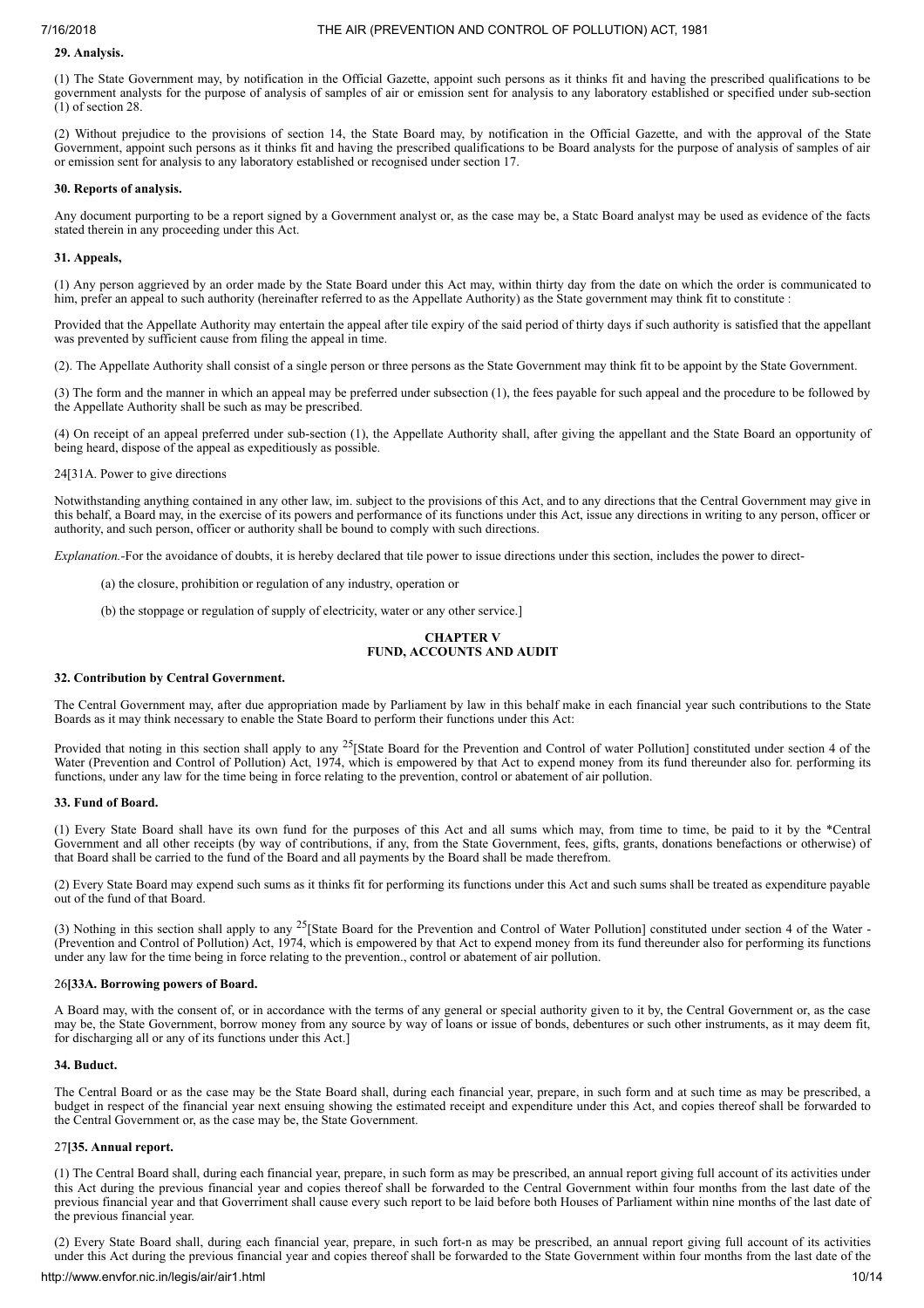previous financial year and that Government shall cause every such report to be laid before the State Legislature within a period of nine months from the date of the previous financial year.)

#### **36. Accounts and audit.**

(1) Every Board shall, in relation to its functions under this Act, maintain proper accounts and other relevant records and prepare an annual statement of accounts in such form as may be prescribed by the Central Government or, as the case may be, the State Government.

(2) The accounts of the Board shall be audited by an auditor duly qualified to act as an auditor of companies under section 226 of the Companies Act, 1956.

(3) The said auditor shall be appointed by the Central Government or, as the case may be, the State Government on the advice of the Comptroller and Auditor General of India.

(4) Every auditor appointed to audit the accounts of the Board under this Act shall have the right to demand the production of books, accounts, connected vouchers and other documents and papers and to inspect any of the offices of the Board.

(5) Every such auditor shall send a copy of his report together with an audited copy of the accounts to the Central Government or, as the case may be, the State Government.

(6) The Central Government shall, as soon as may be after the receipt of the audit report under sub-section (5), cause the same to be laid before both Houses of Parliament.

(7) The State Government shall, as soon as may be after the receipt of the audit report under sub-section (5), cause the same to be laid before the State Legislature.

### **CHAPTER VI PENALTIES AND PROCEDURE**

#### 28**[37. Failure to comply with the provisions of section 21 or section 22 or with the directions issued under section 31A.**

(1) whoever fails to comply with the provisions of section 21 or section 22 or directions issued under section 3 1 A, shall, in respect of each such failure, be punishable with imprisonment for a terms which shall not be less than one year and six months but which may extend to six years and with fine, and in case the failure continues, with an additional fine which may extend<br>to five thousand rupees for ever

(2) If the failure referred to in sub-section (1) continues beyond a period of one year after the date of conviction, the offender shall be punishable with imprisonment for a term which shall<br>not be less than two years but

#### **38. Penalties for certain acts.**

Whoever-

(a) destroys, pulls down, removes, injures or defaces any pillar, post or stake fixed in the ground or any notice or other matter put up, incsribed or placed, by or under the authority of the Board, or

(b) obstructs any person acting under the orders or directions of the Board from exercising his powers and performing his functions under this Act, or

(c) damages any works or property belonging to the Board, or

(d) fails to furnish to the Board or any officer or other employee of the Board any information required by the Board or such officer or other employee for the purpose of this Act, or

(e) fails to intimate the occurrence of the emission of air pollutants into the atmosphere in excess of the standards laid down by the State Board or the apprehension of such occurrence, to the State Board and other prescribed authorities or agencies as required under sub-section (1) of section 23, or

(f) in giving any information which he is required to give under this Act, makes a statement which is false in any material particular, or

(g) for the purpose of obtaining any consent under section 21, makes a statement which is false in any material particular shall be punishable with imprisonment for a term which may extend to three months or with fine which may extend to  $29$  [ten thousand rupees] or with both.

#### 30**[39. Penalty for contravention of provisions of the Act.**

Whoever contravenes any of the provisions of this Act or any order or direction issued thereunder, for which no penalty has been elsewhere provided in this Act, shall be punishable with imprisonment for a term which may extend to three months or with fine which may extend to ten thousand rupees or with both, and in the case of continuing contravention, with an additional fine which may extend to five thousand, rupees for every day during<br>

#### **40. Offences by companies.**

(1) Where an offence under this Act has , been committed by a company, every person who, at the time the offence was committed, was directly in charge of, and was responsible to, the company for the conduct of the business

Provided that nothing contained in this sub-section shall render any such person liable to any punishment provided in this Act, if he proves that the offence was committed without his knowledge or that he exercised all due diligence to prevent the commission of such offence.

(2) Notwithstanding anything contained in sub-section (1), where an offence under this Act has been committed by a company and it is proved that the offence has ben committed with the consent or connivance of, or is<br>attrib be proceeded against and punished accordingly.

*Explanation.-For the* purpose of this section,-

(a) "company" means any body corporate, and includes a firin or other association of individuals; and

(b) "director", in relation to a firm, means a partner in the firm.

#### **41. Offences by Government Departments.**

(1) Where an offence under this Act has been committed by any Department of Government, the Head of the Department shall be deemed to be guilty of the offence and shall be liable to be proceeded against and punished accordingly:

Provided that nothing contained in this section shall render such Head of the Department liable to any punishment if he proves that the offence was committed without his knowledge or that he exercised all due diligence to prevent the commission of such offence.

(2) Notwithstanding anything contained in sub-section (1), where an offence under this Act has been committed by a Department of Government and it is proved that the offence has been committed with the consent or<br>connivanc punished accordingly. ,

#### **42. Protection of action taken in good faith**

No suit, prosecution or other legal proceeding shall lie against the Goverwnent er any officer of the Government or any member or any officer or other employee of the Board in respect of anything which is done or intended to be done in good faith in pursuance of Otis Act or the rules made thereunder.

#### 31**[43. Cognizance of offences**

(1) No court shall take cognizance of any offence under this Act except on a complaint made by-

(a) a Board or any officer authorised in this behalf by it; or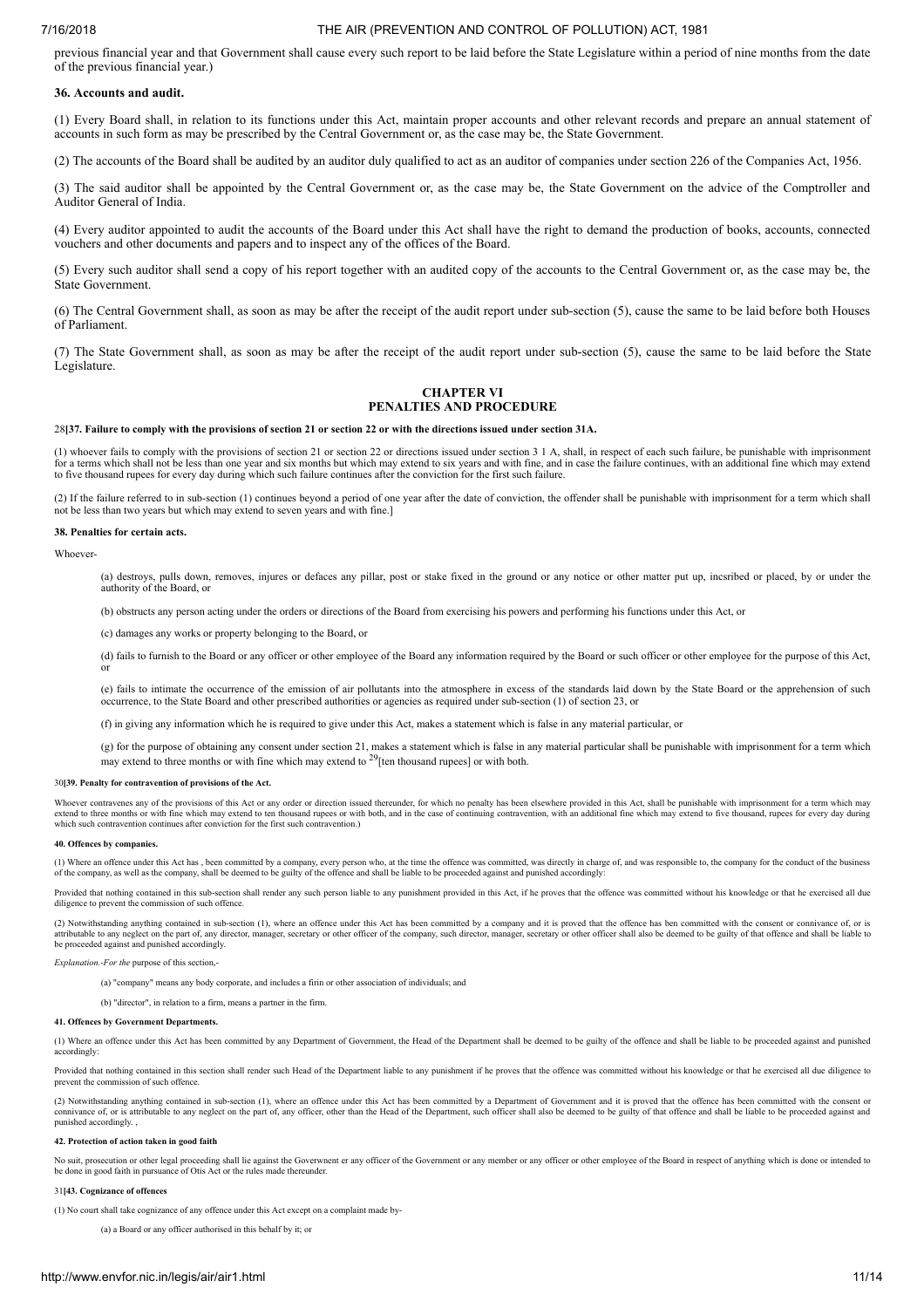(b) any person who has given notice of not less than sixty days, in the manner prescribed, of the alleged offence and of his intention to make a complaint to the Board or officer authorised as aforesaid, and no court<br>infer

(2) Where a complaint has been made under clause (b) of sub-section (1), the

Board shall, on demand by such person, make available the relevant reports in its possession to that person:

Provided that the Board may refuse to make any such report available to such person if the same is, in its opinion, against the public interest.]

#### **44. Members, officers and employees of Board to be public servants.**

All the members and all officers and other employees of a Board when acting or purporting to act in pursuance of any of the provisions of this Act or the rules made thereunder shall be deemed to be public servant within th meaning of section 21 of the Indian Penal Code (45 of 1860).

#### **45. Reports and returns.**

The Central Board shall, in relation to its functions under this Act, furnish to the Central Goveniment, and a State Board shall, in relation to its functions under this Act, furnish to the State government and to the Cent such reports, returns, statistics, accounts and other information as that Government, or, as the case may be, the Central Board may, from time to time, require.

#### **46. Bar of jurisdiction.**

No civil court shall have jurisdiction to entertain any suit or proceeding in respect of any matter which an Appellate Authority constituted under this Act is empowered by or under this Act to determine, and no injunction be granted by any court or other authority in respect of any action taken or to be taken in pursuance of any power conferred by or under this Act.

#### **CHAPTER VII MISCELLANEOUS**

#### **47. Power of Central Government to supersede State Board,**

(1) If at any time the State Government is of opinion-

(a) that a State Board constituted under this Act has persistently made default in the performance of the functions imposed on it by or under this Act, or

(b) that circumstances exist which render it necessary in the public interest so to do,

the State Government may, by notification in the Official Gazette, supersede the State Board for such period, not exceeding six months, as may be specified in the notification:

Provided that before issuing a notification under this sub-section for the reasons mentioned in clause (a), the State Government shall give a reasonable opportunity to the State Board to show cause why it should not be superseded and shall consider the explanations and objections, if any, of the State Board.

(2) Upon the publication of a notification under sub-section (1) superseding the State Board,-

(a) all the members shall, as from the date of supersession, vacate their offices as such;

(b) all the powers, functions and duties which may, by or under this Act, be exercised, performed or discharged by the State Board shall, until the State Board is reconstituted under sub-section (3), be exercised, performe

(c) all property owned or controlled by the State Board shall, until the Board is reconstituted under sub-section (3), vest in the State Government.

(3) On the expiration of the period of supersession specified in the notification issued under sub-section (1), the State Government may-

(a) extend the period of supersession for such further term, not exceeding six months, as it may consider necessary; or

*(b)* reconstitute the State Board by a fresh nomination or appointment as the case may be, and in such case any person who vacated his office under clause (a) of sub-section (2) shall also be eligible for nomination or appointment.

Provided that the State Government may at any time before the expiration of the period of supersession whether originally specified under sub-section (1) or as extended under this sub-section, take action under clause (b) sub-section.

#### 48. Special provision in the case of supersession of the Central Board or the State Boards constituted under the Water (Prevention and Control of Pollution) Act, 1974.

Where the Central Board or any State Board constituted under the Water (Prevention and Control of Pollution) Act, 1974 (Act 6 of 1974), is superseded by the Central Government or the State Government, as the case may be, under that Act, all the powers, functions and duties of the Central Board or such State Board under this Act shall be exercised, performed or discharged during the period of such supersession by the person or persons,<br>exer

#### **49. Dissolution of State Boards constituted under the Act**

(1) As and when the Water (Prevention and Control of Pollution) Act, 1974 (Act 6 of 1974), comes into force in any State and the State Government constitutes a I [Scate Board for the Prevention and Control of Water Pollution] under that Act, the State Board constituted by the State Government under this Act shall stand dissolved and the Board first-mentioned shall exercise the powers and perform the functions of the Board secondentioned in that State

(2) On the dissolution of the State Board constituted under this Act,--

(a) all the members shall vacate their offices as such;

(b) all moneys and other property of whatever kind (including the fund of the State Board) owned by, or vested in, the State Board, immediately before such dissolution, shall stand transferred to and vest in the <sup>32</sup>[State for the Prevention and Control of Water Pollution];

(c) every officer and other employee serving under the State, Board immediately before such dissolution shall be transferred to and become an officer or other employee of the I [State Board for the Prevention and Control o dissolved and shall continue to do so unless and until such tenure, remuneration and conditions of service are duly altered by the <sup>33</sup>[State Board for the Prevention and Control of Water Pollution]:

Provided that the tenure, remuneration and terms and conditions of service of any such officer or other employee shall not be altered to his disadvantage without the previous sanction of the State Government;

(d) all liabilities obligations of the State Board of whatever kind, immediately before such dissolution, shall be deemed to be the liabilities or obligations, as the case may be, of the I[State Board for the Prevention an Water Pollution] and any proceeding or cause of action, pending or existing immediately before such dissolution by or against the State Board constituted under this Act in relation to such liability or obligation may be continued and enforced by or against the I [State Board for the Prevention and Control of Water Pollution.]

50. [Power to amend the Schedule.] Rep. by the Air (Prevention and Control of Pollution) Amendment Act, 1987 (47 of 1987), s. 22 (w.e.f. 1-41988).

#### **51. Maintenance of register.**

(1) Every State Board shall maintain a register containing particulars of the persons to whom consent has been granted under section 21, the standard for emission laid down by it in relation to each such consent and such o particulars as may be prescribed.

(2) The register maintained under sub-section (1) shall be open to inspection at all reasonable hours by any person interested in or affected by such standards for emission or by any other person authorised by such person behalf.

#### **52. Effect of other laws.**

Save as otherwise provided by or under the Atomic Energy Act, 1962 (33 of 1962), in relation to radioactive air pollution the provisions of this Act shall have effect notwithstanding anything inconsistent therewith contain any enactment other than this Act.

#### **53. Power of Central Government to make rules.**

(1) The Central Government may, in consultation with the Central Board by notification in the Official Gazette, make rules in respect of the following matters namely :-

(a) the intervals and the time and place at which meetings of the Central Board or any committee thereof shall be held and the procedure to be followed at such meetings, including the quorum necessary for the transaction of business thereat, under sub-section  $(1)$  of section 10 and under sub-section  $(2)$  of section  $11$ ;

(b) the fees and allowances to be paid to the members of a committee of the Central Board, not being members of the Board, under sub-section (3) of section 11;

(c) the manner in which and the purposes for which persons may be associated with the Central Board under sub-section (1) of section 12;

(a) the fees and allowance to be paid under sub-section (3) of section 12 to persons associated with the Central Board under sub-section (/) of section 12;

(e) the functions to be performed by the Central Board under clause (j) of sub-section (2) of section 16;

34[(f) the form in which and the time within which the budget of the Central Board may be prepared and forwarded to the Central Government under section 34;

(ff) the form in which the annual report of die Central Board may be prepared under section 35;1

(g) the form in which the accounts of the Central Board may be maintained under sub-section (1) of section 36.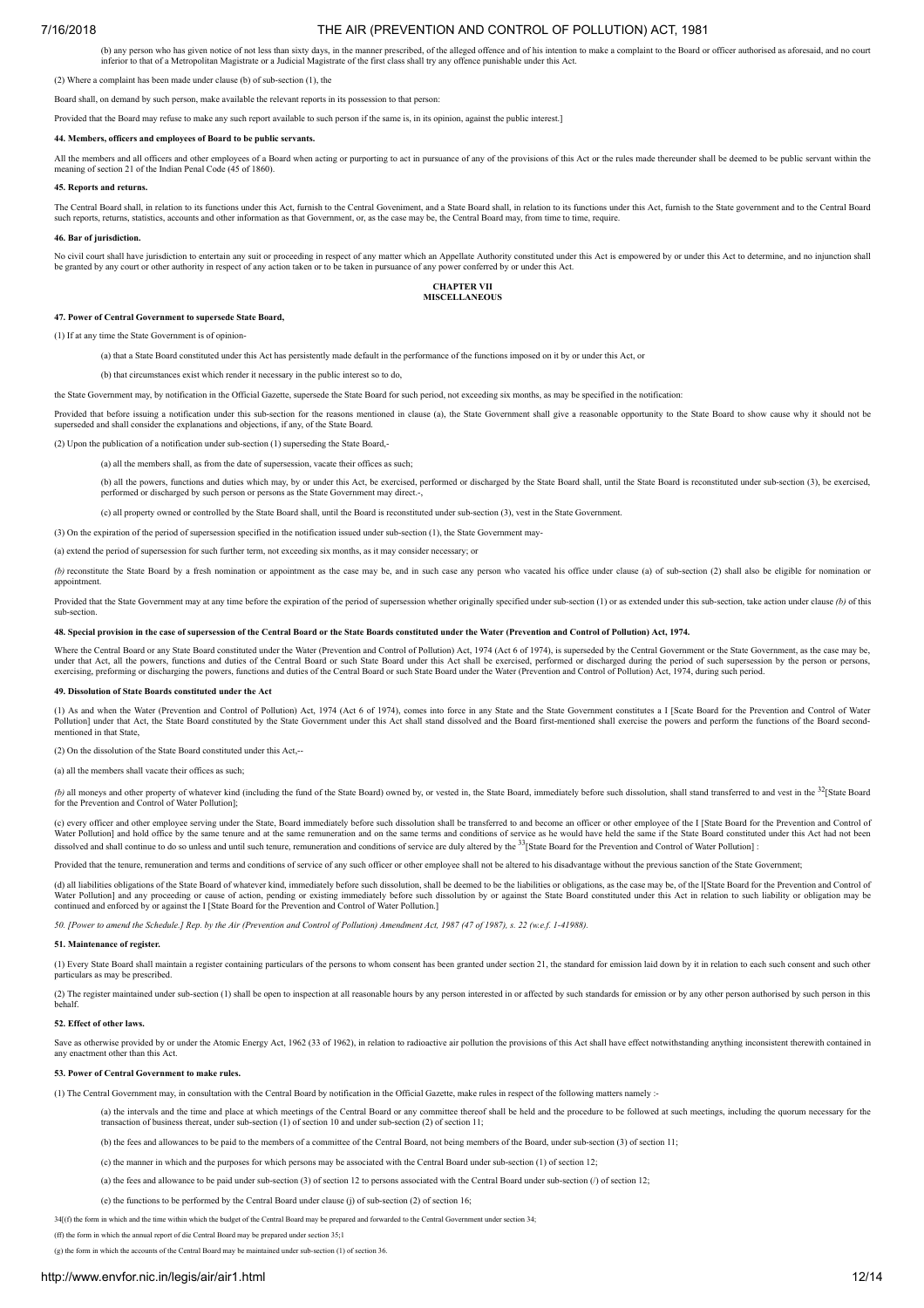(2) Every rule made by the Central Government under this Act shall be laid, as soon as may be after it is made, before each House of Parliament, while it is in session, for a total period of thirty days which may be compri

#### **54. Power of State Government to make rules.**

(1) Subject to the provisions of sub-section (3), the State Government may, by notification in the Official Gazette, make rules to carry out the purposes of this Act in respect of matter not falling within the purview of s

(2) In particular, and without prejudice to the generality of the foregoing power, such rules may provide for all or any of the following matters, namley --

35[(a) the qualifications, knowledge and experience of scientific, engineering or management aspect of pollution control required for appointment as member-secretary of a State Board constituted under the Act;]

36[(aa) the terms and conditions of service of the Chairman and other members (other than the member-secretary) of the State Board constituted under this Act under sub-section (7) of section 7;

(b) he intervals and the time and place at which meetings of the State Board or any committee thereof shall be held and the procedure to be followed at such meetings, including the quorum necessary for the transaction of b

(c) the fees and allowances to be paid to the members of a committee of the State Board, not being members of the Board under sub-section (3) of section 11;

(d) the manner in which and the purpose for which persons may be associated with the State Board under sub-section (1) of section 12;

(e) the fees and allowances to be paid under sub-section (3) of section 12 to persons associated with the State Board under sub-section (1) of section 12;

(f) the terms and conditions of service of the member-secretary of a State Board constituted under this Act under sub-section (1) of section 14;

(g) the powers and duties to be exercised and discharged by the member-secretary of a State Board under sub-section (2) of section 14;

(h) the conditions subject to which a State Board may appoint such officers and other employees as it considers necessary for the efficient performance of its functions under sub-section (3) of section 14;

(i) the conditions subject to which a State Board may appoint a consultant under sub-section (5) of section 14;

(j) the functions to be performed by the State Board under clause (i) of sub-section (1) of section 17;

(k) the manner in which any area or areas may be declared as air pollution control area or areas under sub-section (1) of section 19;

(I) the form of application for the consent of the State Board, the fees payable therefore, the period within which such application shall be made and the particulars it may contain, under sub-section (2) of section 21; (I

(m) the procedure to be followed in respect of an inquiry under subsection (3) of section 2 1;

(n) the authorities or agencies to whom information under sub-section (1) of section 23 shall be furnished;

(o) the manner in which samples of air or emission may be taken under sub-section (1) of section 26;

(p) the form of the notice referred to in sub-section (3) of section 26;

 $(a)$  the form of the report of the State Board analyst under sub-section  $(1)$  of section 27;

(r) the form of the report of the Government analyst under sub-section (3) of section 27;

(s) the functions of the State Air Laboratory, the procedure for the submission to the said Laboratory of samples of air or emission for analysis or tests, the form of Laboratory's report thereon, the fees payable in respe

(t) the qualifications required for Government analysts under subsection (1) of section 29;

(u) the qualification required for State Board analysts under sub-section (2) of section 29;

(v) the form and the manner in which appeals may be preferred, the fees payable in respect of such appeals and the procedure to be followed by the Appellate Authority in disposing of the appeals under sub-section (3) of se

37[(w) the form in which and the time within which the budget of the State Board may be prepared and forwarded to the State Government under section 34;

(ww) the form in which the annual report of the State Board may be prepared under section 35,1

(x) the form in which the accounts of the State Board may be maintained under the sub-section (1) of section 36;

38[(xx) the manner in which notice of intention to make a complaint shall be given under section 43;]

 $(y)$  the particulars which the register maintained under section 51 may contain

(z) any other matter which has to be, or may be, prescribed.

(3) After the first constitution of the State Board, no rule with respect to any of the matters referred to in sub-section (2) other than those referred to <sup>39</sup> in clause (aa) thereof], shall be made, varied, amended or re

[The Schedule.] Omitted by the air (Prevention and Control of Pollution) Amendment Act, 1987, s. 25 (w.e.f. 1-4-1988)

<sup>1</sup> 16-5-1981 : vide notification No. G.S.R. 351 (E), dated 15-5-1981,GazeL\*,e of *India,* Extraordinary, Part II, Section 3(i) page 944.

2 Ins. by Act 47 of 1987, s. 2 (w.e.f. 1-4-1988).

 $3$  The words in brackets "Central Board for the Prevention and Control of Water Pollution" shall be subs. as "Central Pollution Control Board" by Act 47 of 1987, s. 2 (date to be notified)

<sup>4</sup> Subs. by Act 47 of 1987, s. 2, for cl. (m) (w.e.t. 1-4-1988).

<sup>5</sup> The words in brackets "State Board for the Prevention and Control of Water pollution" shall be subs. as "State Polution Control Board" s. 2 *ibid.* (date to be notified).

6 For sections 3 and 4, the following sections shall stand subs. by s.3 *ibid.*, (date to be notified) namely :- 3. Central Pollution Doartol Board-The Central Pollution Control Board constituted under section 3 of the Wat

7 State Pollution Control Boards constituted under section 4 of Act 6 of 1974 to be State Boards under this Act.-In any State in which the Water (Prevention and Control of Pollution) Ai-t, 1974, is in force and the State G

 $8$  The words in brackets "State Board for the Prevention and Control of Water Pollution" shall be substituted as "State Pollution Control Board" by Act 47 of 1987, s. 4, (date to be notified)

<sup>9</sup> Subs. by s. *4, ibid., for cl. (f) (w.e.f. 1-4-1988).*

<sup>10</sup> The words "but not for more than two terms" omitted by Act 47 of 1987, s. 5 (w.e.f. 1.4.1988)

 $11$  Subs. by Act 47 of 1987, -. 6, for sub-section (2) (w.e.f. 1-4-1988).

<sup>12</sup> Ins. by Act 47 of 1987. s. 7 (w.e.f. 1-4-1988).

<sup>13</sup> S. 18 renumbered as sub-section (1) thereof by Act 47 of 1987, s. 8 (w.e.f. 1-4-1988).

<sup>14</sup> Ins. by s. 8, *ibid.* (w.e.f. 1-4-1988).

<sup>15</sup> Subs. by Act 47 of 1987, s. 9, for sub-section (1) (w.e.f. 1-4-1988).

<sup>16</sup> Certain words omitted by s. 9, ibid., (w.e.f. 1-4-1988).

<sup>17</sup> Subs. by Act 47 of 1987, s. 9, for certain words (w.e.f. 1 .4 19881).

<sup>18</sup> Ins. by s. 9, *ibid. (w.e.f. 1-4-1988).*

<sup>19</sup> Certain words omitted *by Act 47 of 1987,s. 9, (w.e.f. 1-4-988).*

 $20$  Certain words omitted by Act 47 of 1987, s. 10 . (w.e.f. 1-4-1998).

<sup>21</sup> Ins by s. 11, *ibid. (w.e.f.* 1-4-1988).

<sup>22</sup> The words "air pollution control" omitted by s. 12, *ibid.,* (w.e.f. 14-1988).

 $^{23}$  Certain words omitted by Act 47 of 1987, s, 13 (w.e.f. 1-4-1988).

 $^{24}$  Ins. by Act 47 of 1987, s. 14 (we f. 1-4-1988).

<sup>25</sup> The Words in brackets "State Board for the Prevention and control of Water Pollution" shall be substituted as "State Pollution Control Board" by Act 47 of 1987, s. 15 (date to be notified).

 $26$  Ins. by Act 47 of 1987, s. 16 (we f. 1-4-1988).

<sup>27</sup> Subs. by Act 47 of 1987, s. 17, for s. 35 (w.e.f. 1-4-1988).

 $28$  Subs. by Act. 47 of 1987, s. 18, for s. 37 (w.e.f. 1-4-1988).

 $29$  Subs. by Act 47 of,1987, s. 19, for "five hundred rupees" (w.e.f. 1-4-1988).

<sup>30</sup> Subs. bv s. 20. *ibid., for* s. 39 (w.e.f. 1-4-1988).

<sup>31</sup> Subs. by Act 47 of 1987, s. 21, for s. 43 (w.e.f. 1-4-1988).

<sup>32</sup> The Words in brackets "State Board for the Prevention and control of Water Pollution" shall be substituted as "State Pollution Control Board" by Act 47 of 1987, s. 15 (date to be notified).

33 The Words in brackets "State Board for the Prevention and Control of Water Pollution", shall be substituted as "State Pollution Control Board" by Act 47 of 1987, s. 15 (date to be notified).

<sup>34</sup> Subs. by Act 47 of 1987, s. 23, for cl. (f) (w.e.f. 1-4-1988).

<sup>35</sup> Ins by Act 47 of 1987, s. 24, (w.e.f. 1-4-1988).

<sup>36</sup> Act (p) renumbered as cl. (aa) by s. 24, *ibid.* (w.e.f. 1-4-1988).

#### http://www.envfor.nic.in/legis/air/air1.html 13/14